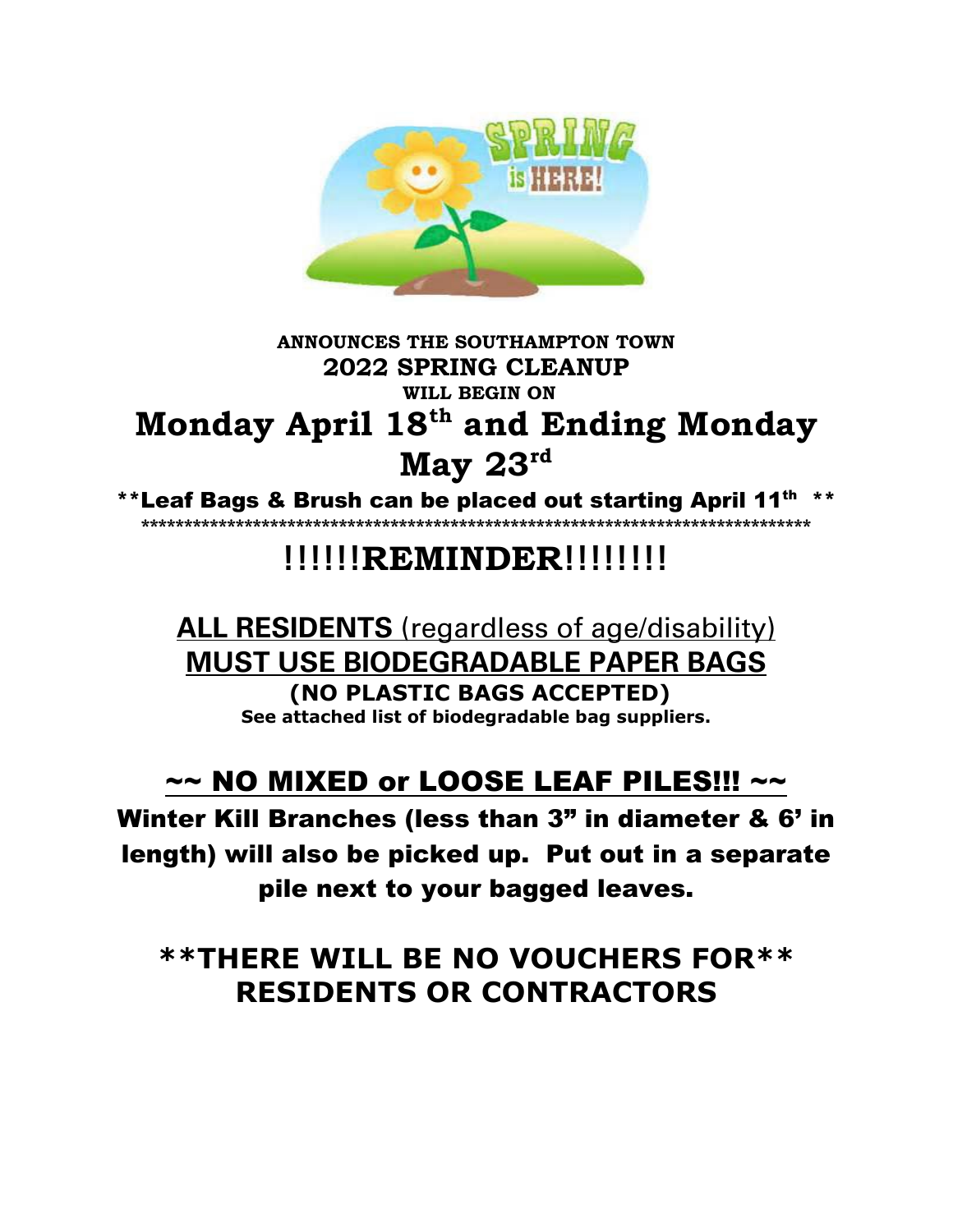

## **REMINDERS**

**ALL RESIDENTS may self-haul LEAVES FREE OF CHARGE YEAR ROUND to any of the Transfer Stations (excluding Sag Harbor).** 

**All RESIDENTIAL self-haulers may dispose of BRUSH - FREE OF CHARGE - from APRIL 15 through MAY 31, 2022.**

**Questions regarding residents self-hauling leaves and brush should be directed to Waste Management at 631-283-5210**

**Questions regarding bagged leaf and brush curb side pickup should be directed to Highway at 631-702-2585**

- **THIS PROGRAM IS FOR TOWN RESIDENTS ONLY.** 
	- **PLEASE DO NOT PLACE BRUSH PILES/LEAF BAGS INTO THE ROAD OR NEAR TOWN DRAINS**
	- **NO LARGE TREE PARTS, STUMPS, TREE TRIMMINGS OR PRUNINGS ACCEPTED**
	- **NO BAMBOO, GRASS CLIPPINGS OR ORNAMENTAL GRASS ACCEPTED**
	- **Each road will be done once – NO EXCEPTIONS.**